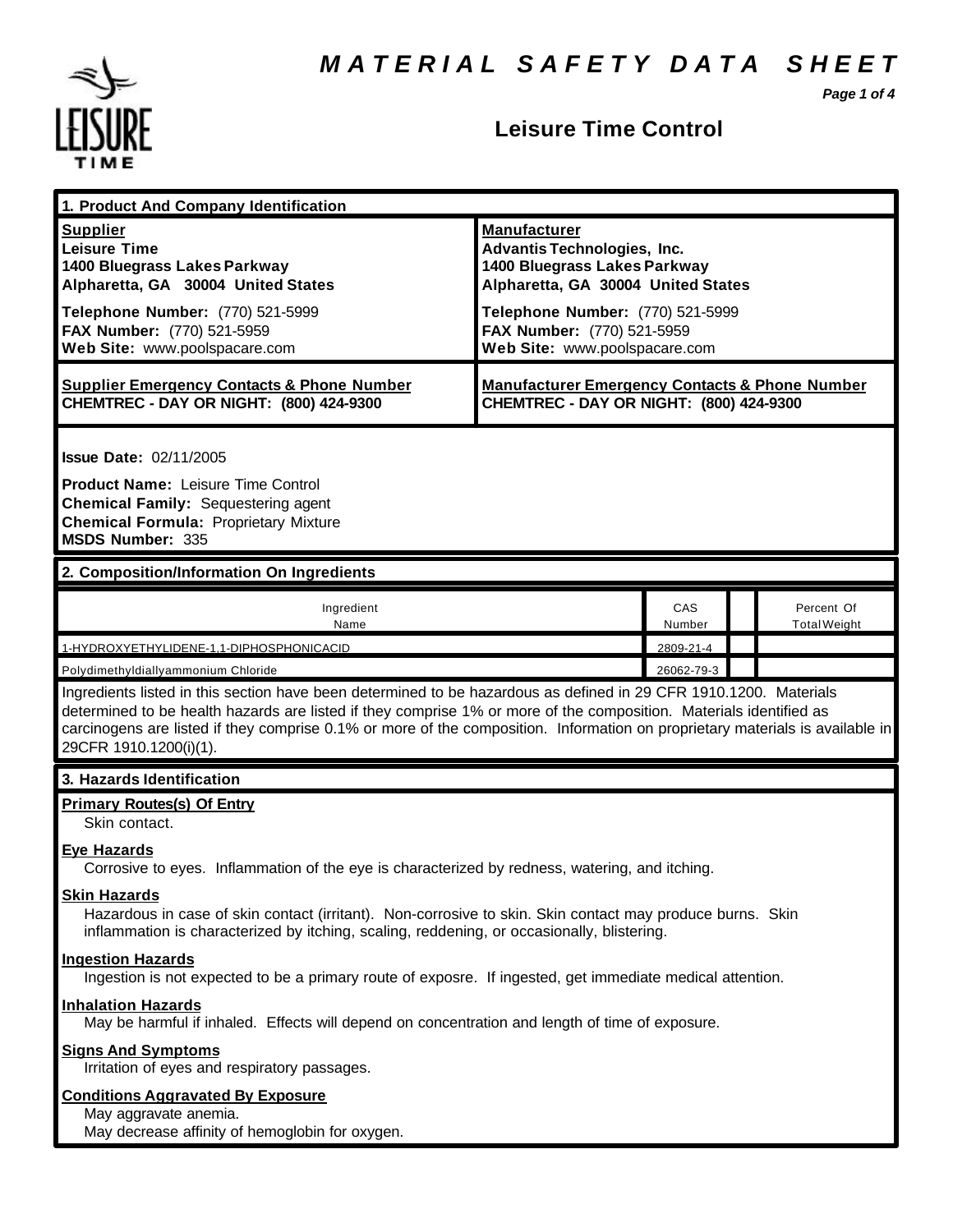### **Leisure Time Control**

| First Aid (Pictograms)                                                                                                                                                                         |
|------------------------------------------------------------------------------------------------------------------------------------------------------------------------------------------------|
|                                                                                                                                                                                                |
| 4. First Aid Measures                                                                                                                                                                          |
| Eye<br>In case of contact, hold eyelids apart and immediately flush eyes with plenty of water for at least 15 minutes. Get<br>medical attention immediately.                                   |
| <b>Skin</b><br>In case of contact, immediately flush skin with soap and plenty of water. Get medical attention immediately if<br>irritation (redness, rash, blistering) develops and persists. |
| Ingestion<br>Drink large amounts of water or milk. Do not induce vomiting. Contact a physician or poison control.                                                                              |
| <b>Inhalation</b><br>If inhaled, remove to fresh air. Consult a physician. If breathing is difficult, give oxygen.                                                                             |
| <b>Note To Physician</b><br>May aggravate anemia. May decrease affinity of oxygen for hemoglobin.                                                                                              |
| 5. Fire Fighting Measures                                                                                                                                                                      |
| Flash Point: n/a °F                                                                                                                                                                            |
| <b>Extinguishing Media</b><br>Use carbon dioxide, foam, nitrogen, or dry chemical.                                                                                                             |
| <b>Fire Fighting Instructions</b><br>Firefighters should wear self-contained breathing apparatus and full protective gear.                                                                     |
| 6. Accidental Release Measures                                                                                                                                                                 |
| Clean up spill immediately. Contain and/or absorb spill with inert material (e.g. sand, vermiculite). Use appropriate<br>containers to avoid environmental contamination.                      |
| <b>Handling &amp; Storage (Pictograms)</b><br><u>L'INDROLLIVE.</u>                                                                                                                             |
| 7. Handling And Storage                                                                                                                                                                        |
| <b>Handling Precautions</b><br>Rubber gloves, safety glasses or goggles, and protective clothing are recommended.                                                                              |
| <b>Storage Precautions</b><br>Store in a cool dry place. Store away from oxidizers and bases. Store in sealed containers. Keep out of reach of<br>children.                                    |
| <b>Work/Hygienic Practices</b><br>Use safe chemical handling procedures suitable for the hazards presented by this material.                                                                   |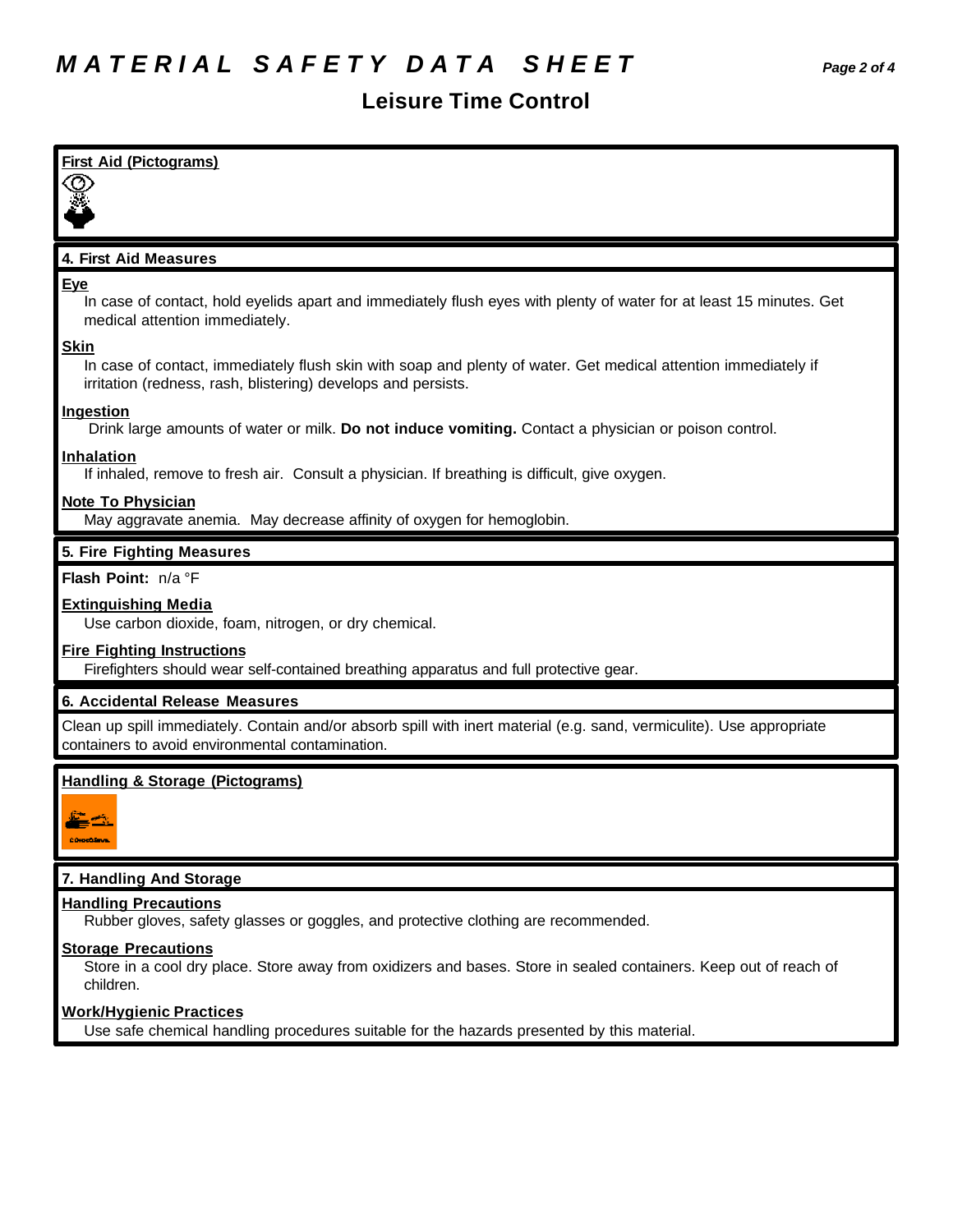## *M A T E R I A L S A F E T Y D A T A S H E E T Page 3 of 4*

### **Leisure Time Control**

| <b>Protective Clothing (Pictograms)</b>                                                                                                                                                                                                                                       |
|-------------------------------------------------------------------------------------------------------------------------------------------------------------------------------------------------------------------------------------------------------------------------------|
| 8. Exposure Controls/Personal Protection                                                                                                                                                                                                                                      |
| <b>Engineering Controls</b><br>Local exhaust acceptable. Special exhaust not required                                                                                                                                                                                         |
| <b>Eye/Face Protection</b><br>Safety glasses with side shields or goggles.                                                                                                                                                                                                    |
| <b>Skin Protection</b><br>Chemical-resistant gloves.                                                                                                                                                                                                                          |
| <b>Respiratory Protection</b><br>General room ventilation is normally adequate.                                                                                                                                                                                               |
| 9. Physical And Chemical Properties                                                                                                                                                                                                                                           |
| <b>Appearance</b><br>Milky white liquid                                                                                                                                                                                                                                       |
| Odor<br>Mild                                                                                                                                                                                                                                                                  |
| <b>Chemical Type: Mixture</b><br><b>Physical State: Liquid</b><br><b>Specific Gravity: 1.04</b><br>Molecular Weight: NOT DETERMINED<br>Percent Volitales: NOT DETERMINED<br>Vapor Pressure: NOT DETERMINED<br>pH Factor: 1.6<br>Evaporation Rate: NOT DETERMINED<br>Corrosive |
| 10. Stability And Reactivity                                                                                                                                                                                                                                                  |
| <b>Stability: STABLE</b><br>Hazardous Polymerization: WILL NOT OCCUR                                                                                                                                                                                                          |
| <b>Conditions To Avoid (Stability)</b><br>Avoid contact with strong acids and alkalis and contact with metal salts of sulfides and sulfites, strong oxidizers and<br>amines.                                                                                                  |
| <b>Incompatible Materials</b><br>Avoid contact with strong acids and alkalis and contact with metal salts of sulfides and sulfites, strong oxidizers and<br>amines.                                                                                                           |
| <b>Hazardous Decomposition Products</b><br>Acids and oxides of phosphorous may form. Oxides of carbon, nitrogen, and silicone may also be formed.                                                                                                                             |
| 11. Toxicological Information                                                                                                                                                                                                                                                 |
| <b>Conditions Aggravated By Overexposure</b><br>May aggravate anemia.<br>Not tested for toxilogical information.                                                                                                                                                              |